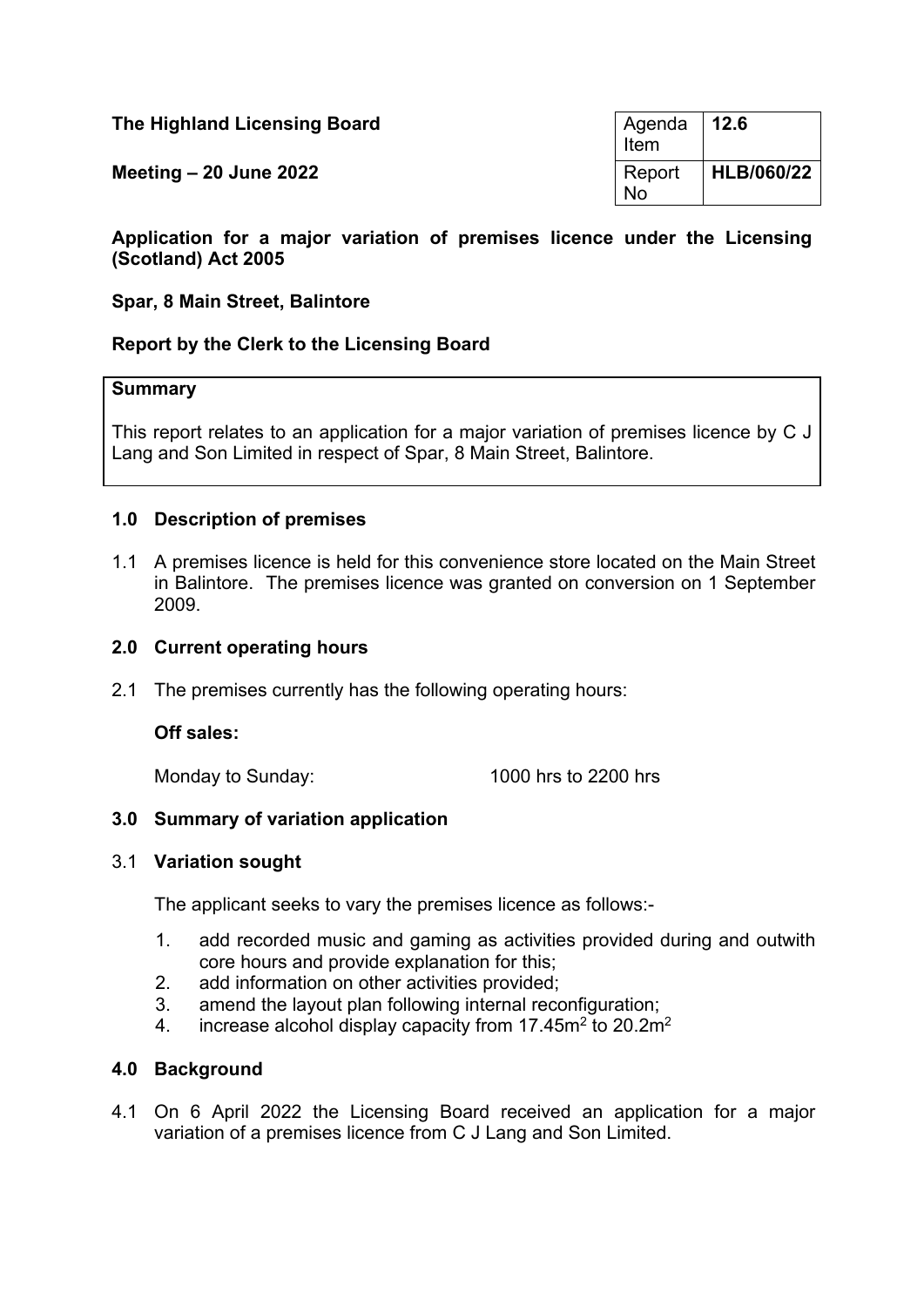- 4.2 The application was publicised during the period 22 April to 13 May 2022 and confirmation that the site notice was displayed is awaited.
- 4.3 In accordance with standard procedure, Police Scotland, the Scottish Fire and Rescue Service and the Council's Community Services (Environmental Health) and Planning and Building Standards were consulted on the application.
- 4.4 Notification of the application was also sent to NHS Highland and the local Community Council.
- 4.5 Further to this publication and consultation process, no timeous objections or representations have been received.
- 4.6 The applicant must nevertheless be given the opportunity to be heard before the Board determines the application and has accordingly been invited to the meeting. The applicant has been advised of the hearings procedure which may also be viewed via the following link:

[https://www.highland.gov.uk/downloads/file/6399/licensing\\_hearings\\_procedurel](https://www.highland.gov.uk/downloads/file/6399/licensing_hearings_procedurelicensing_board) [icensing\\_board](https://www.highland.gov.uk/downloads/file/6399/licensing_hearings_procedurelicensing_board)

### **5.0 Legislation**

- 5.1 The Licensing Board must in considering and determining the application, consider whether any grounds of refusal apply and if none of them applies, the Board must grant the application.
- 5.2 Relevant grounds of refusal may be:
	- 1. the grant of the application will be inconsistent with one or more of the licensing objectives;
	- 2. having regard to (i) the nature of the activities carried on or proposed to be carried on in the subject premises, (ii) the location, character and condition of the premises, and (iii) the persons likely to frequent the premises, the Board considers the premises are unsuitable for use for the sale of alcohol in accordance with the proposed variation;
	- 3. that the Board considers that, if the application were to be granted, there would, as a result, be overprovision of licensed premises, or licensed premises of the same or similar description as the subject premises, in the locality.
- 5.3 For the purposes of the Act, the licensing objectives are-
	- (a) preventing crime and disorder,
	- (b) securing public safety,
	- (c) preventing public nuisance,
	- (d) protecting and improving public health, and
	- (e) protecting children and young persons from harm.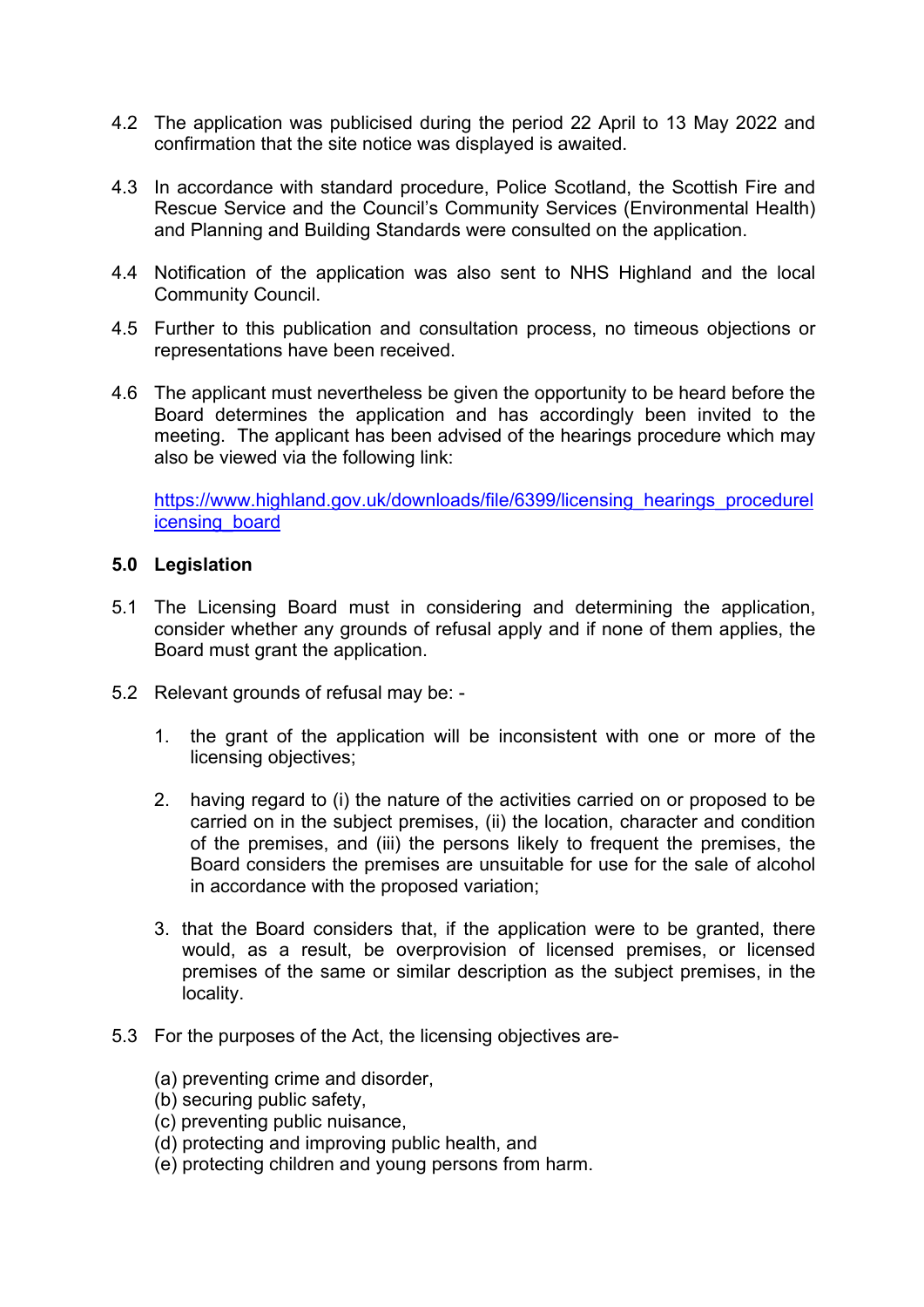- 5.4 The Board only has power either to grant the application and make a variation of the conditions to which the licence is subject or to refuse the application.
- 5.5 If the Board refuses the application, the Board must specify the ground for refusal and if the ground for refusal relates to a licensing objective, the Board must specify the objective in question.

# **6.0 Licensing Standards Officer**

- 6.1 The LSO has provided the following comments:
	- a) The property is a standard convenience store selling fresh and frozen foodstuffs with an off sale alcohol facility. This is a national company with a good compliance record.
	- b) The application is to allow provision of increased off sales display area of alcohol within the store. The application also seeks to include the playing of background music and gaming. This is all as ancillary to provision of usual consumer goods and foodstuffs.
	- c) The full details of variation are detailed elsewhere within report.
	- d) The core hours applied for are within the policy of the Highland Licensing Board and are appropriate.
	- e) The activities sought would appear to be reasonable and appropriate for the proposed operation of the premises.
	- f) The layout plan submitted complies with the required specifications.
	- g) There would not appear to be any matter contained within the application that is inconsistent with the licensing objectives.
	- h) During the period of public consultation, no objections were received.
	- i) I have no objection to this application.

### **7.0 HLB local policies**

- 7.1 The following policies are relevant to the application:-
	- (1) Highland Licensing Board Policy Statement 2018-23
	- (2) Highland Licensing Board Equality Strategy

# **8.0 Conditions**

### 8.1 **Mandatory conditions**

If the application is approved the mandatory conditions set out in Schedule 3 of the Act will apply.

### 8.2 **Local conditions**

None apply.